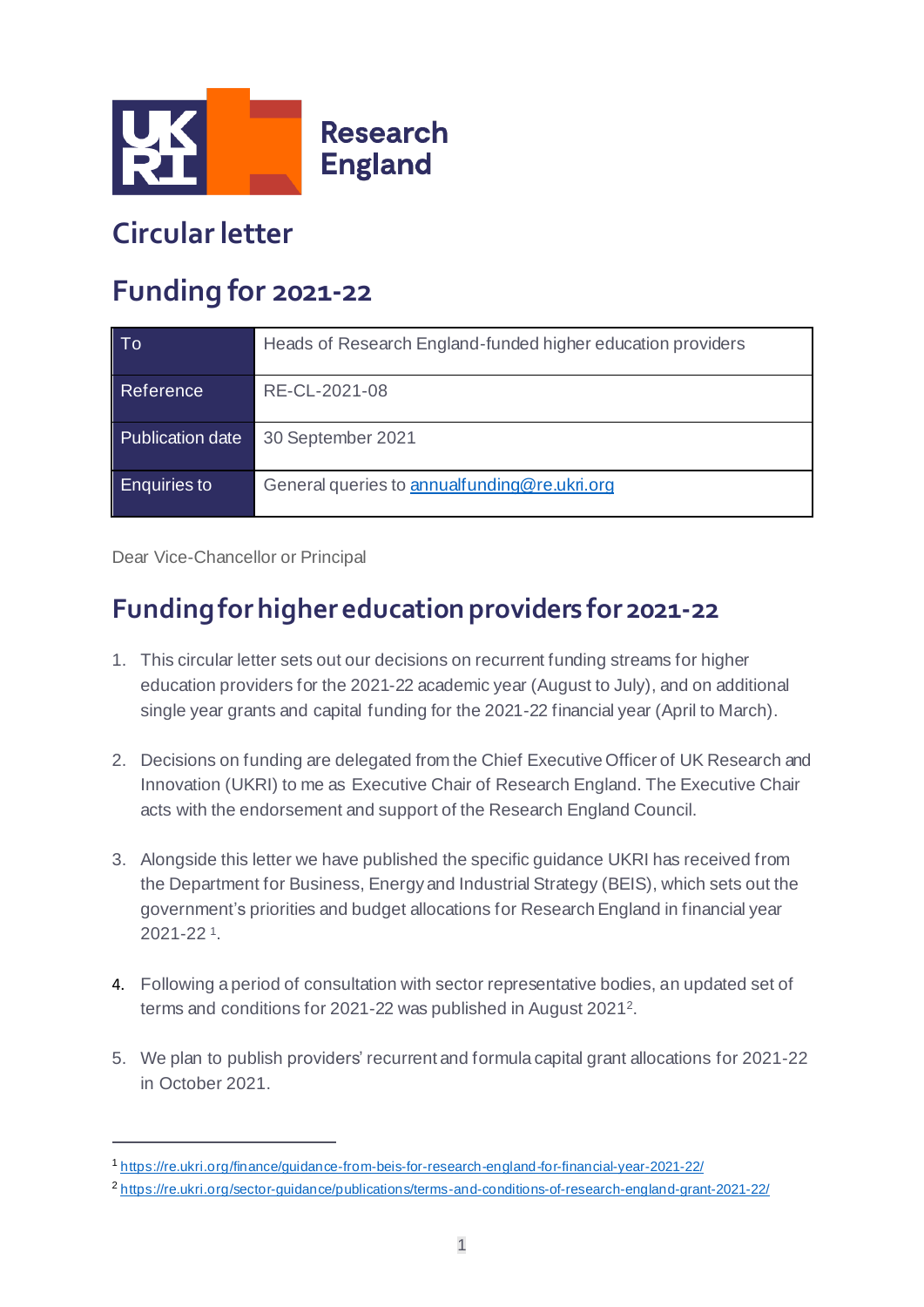6. Due to the timing of this grant announcement, and in line with our practice last year, providers will receive payments in August, September and October 2021 based on 2020-21 profiles in order to provide continuity of funding. This was set out in the circular letter (reference RE-CL-2021-07<sup>3</sup> ). Monthly payment profiles will be adjusted accordingly once final allocations have been calculated.

#### **Budget decisions for 2021-22**

- 7. The specific guidance from BEIS confirmed the funding available to Research England for the 2021-22 financial year. It also identified the priorities and policies that should underpin our approach to funding.
- 8. In the light of that guidance, and following discussion with and endorsement by the Research England Council, we have set budgets for recurrent grant and other funding for research and knowledge exchange for the 2021-22 academic year (Tables 1 and 2), and budgets for additional single year grants and formula capital grant for the 2021-22 financial year (Tables 3 and 4). Further detail about these allocations is provided below.
- 9. Our settlement from BEIS allows us to maintain recurrent budgets into 2021-22 and provides stability for the sector. In resetting the balance of dual support funding at around 64p in the pound there is further resource available to allocate to providers, but this additional funding is subject to the current spending review and cannot be guaranteed into future years. We do not therefore intend to increase recurrent budgets but to recognise the role the sector has played in supporting, and in many cases, driving the national response to Covid 19 by making specific additional allocations as described below.
- 10. The additional funds (see section below) will be allocated to strengthen the capacity and capability of institutions to work in partnership with others to deliver post-Covid societal and economic benefits. They will also allow providers to commence work on post-Covid considerations around research culture and the research system. Should those additional funds continue beyond the spending review our Council will consider the balance between increasing recurrent budgets and allocating particular grants for specific purposes, recognising the importance of strategic decisions being appropriately delegated to providers.
- 11. As in previous years, in making budget decisions for the 2021-22 academic year we have made a modest assumption about the size of government recurrent research funding in the next financial year 2022-23. Any significant future changes to our funding by government could affect the funding we are able to distribute to providers in the

<sup>3</sup> [https://re.ukri.org/sector-guidance/publications/cl-notice-of-recurrent-grant-and-formula-capital-funding](https://re.ukri.org/sector-guidance/publications/cl-notice-of-recurrent-grant-and-formula-capital-funding-payments-august-october-2021/)[payments-august-october-2021/](https://re.ukri.org/sector-guidance/publications/cl-notice-of-recurrent-grant-and-formula-capital-funding-payments-august-october-2021/)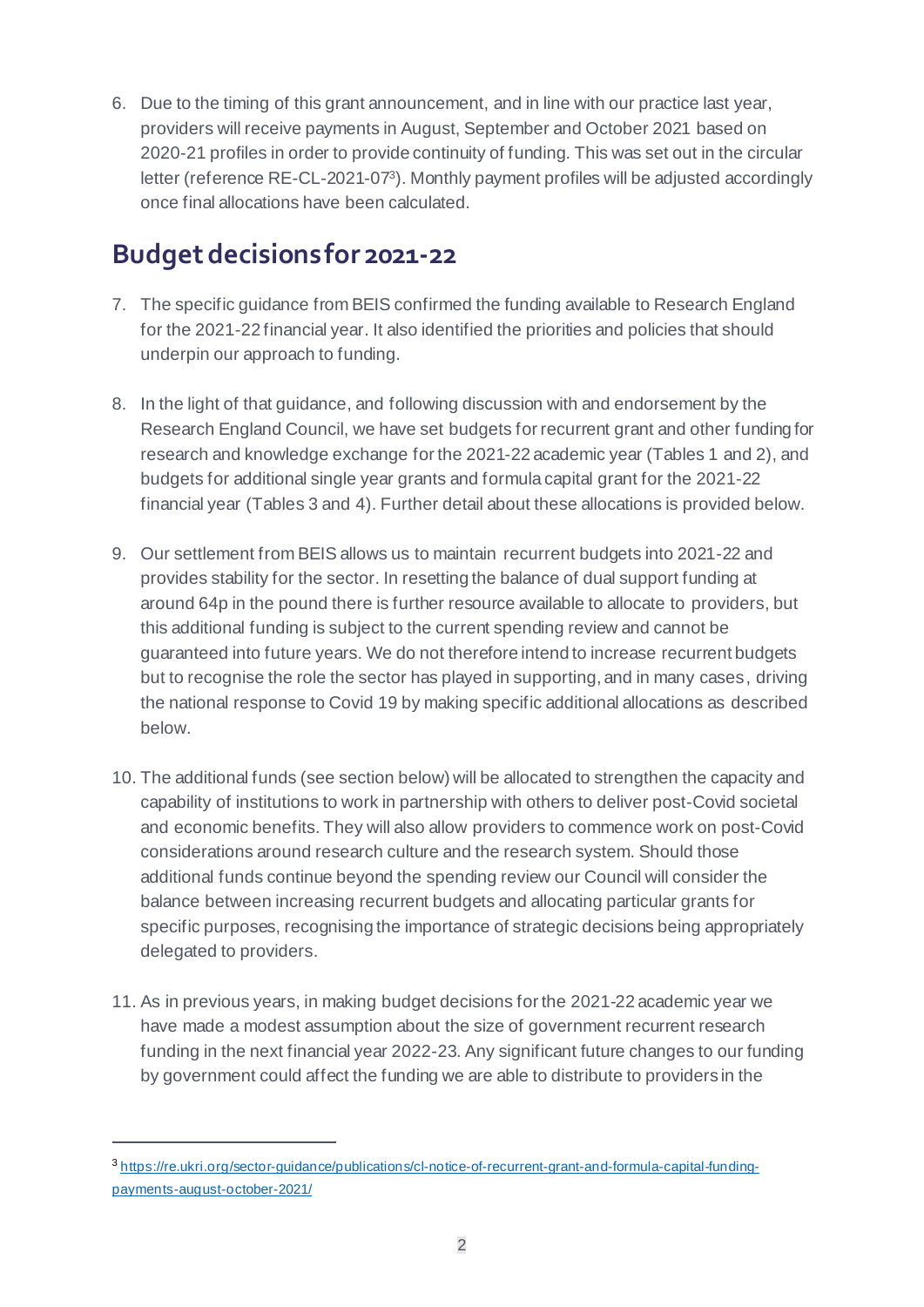2021-22 academic year, and this may include revising allocations after they have been announced.

12. We also reserve the right to make retrospective revisions to 2020-21 allocations if there is specific need, for example if we find that terms and conditions of grant have not been met or that formula allocations have been informed by incorrect institutional data.

| <b>Element of grant</b>                                                     | <b>Academic year budgets (£M)</b> |                |
|-----------------------------------------------------------------------------|-----------------------------------|----------------|
|                                                                             | 2020-21                           | 2021-22        |
| <b>Research</b>                                                             |                                   |                |
| Quality-related research (QR)                                               | 1,748                             | 1,748          |
| Global Challenges Research Fund                                             | 63                                | $\overline{0}$ |
| Policy Support Fund (previously called<br><b>Strategic Priorities Fund)</b> | 29                                | 29             |
| National facilities and initiatives                                         | 40                                | 62             |
| Specialist provider element                                                 | 10                                | 10             |
| School of Advanced Studies (SAS) and<br>Institute of Zoology (IoZ)          | 11                                | 11             |
| <b>Total research</b>                                                       | 1,901                             | 1,860          |
| <b>Knowledge exchange</b>                                                   |                                   |                |
| <b>HEIF</b> formula                                                         | 230                               | 230            |
| <b>HEIF contribution to RED fund</b>                                        | 17                                | 20             |
| Connecting Capability Fund wave 14                                          | 33                                | 17             |
| <b>Total knowledge exchange</b>                                             | 280                               | 267            |
| <b>Total research and knowledge exchange</b>                                | 2,181                             | 2,126          |
| Additional single year grants                                               | 0                                 | 132            |
| <b>Grand total</b>                                                          | 2,181                             | 2,258          |

**Table 1: Grants for research and knowledge exchange for academic years 2020-21 and 2021-22**

Note: Figures may not sum to the total due to rounding differences.

<sup>4</sup> CCF wave 1 only. CCF wave 2 dependent on 2021 Spending Review outcomes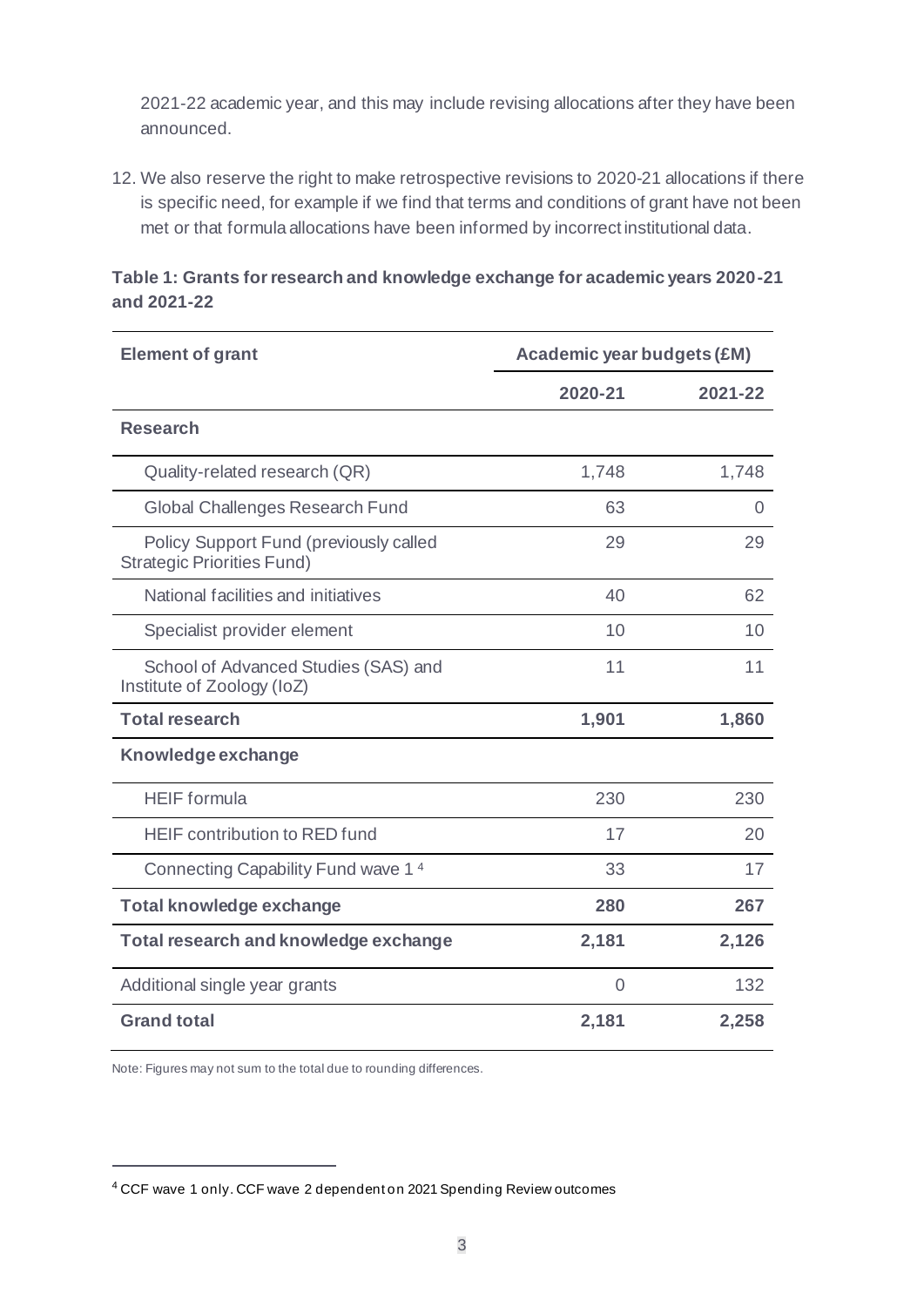# **Recurrent funding for research**

13. The 2021-22 budgets for the separate elements of recurrent QR are being maintained at their 2020-21 levels (including funding allocated in-year), as shown in Table 2.

| <b>Element of QR grant</b>                              | <b>Academic year budgets</b><br>2021-22 (£M) |
|---------------------------------------------------------|----------------------------------------------|
| Mainstream QR funds (including London weighting)        | 1,192                                        |
| QR Research Degree Programme (RDP)<br>supervision funds | 272                                          |
| QR charity support funds                                | 204                                          |
| QR business research funds                              | 74                                           |
| <b>QR funds for National Research Libraries</b>         | 7                                            |
| <b>Total QR funds</b>                                   | 1,748                                        |

#### **Table 2: Budgets for individual elements of recurrent QR funding**

Figures may not sum to the total due to rounding differences.

- 14. Research England will continue to allocate £29 million of the UKRI Policy Support Fund (formerly Strategic Priorities Fund) to providers for 2021-22, with the aim of investing in new interdisciplinary programmes and to help solve pressing public policy challenges.
- 15. As for previous years, £11 million will be allocated to the School of Advanced Studies (SAS) and the Institute of Zoology (IoZ) for 2021-22.

# **Funding for knowledge exchange (KE) through the Higher Education Innovation Fund (HEIF)**

16. The government reaffirmed the importance of HEIF in 2021 in the Innovation strategy. HEIF reached £250 million in the academic year 2020-21. This amount has been maintained for academic year 2021-22 with total recurrent allocations for knowledge exchange allocated through the HEIF formula at £230 million. This total includes £47 million which is provided from the Office for Students' teaching grant to support student and teaching elements of KE through HEIF for the 2021-22 allocations.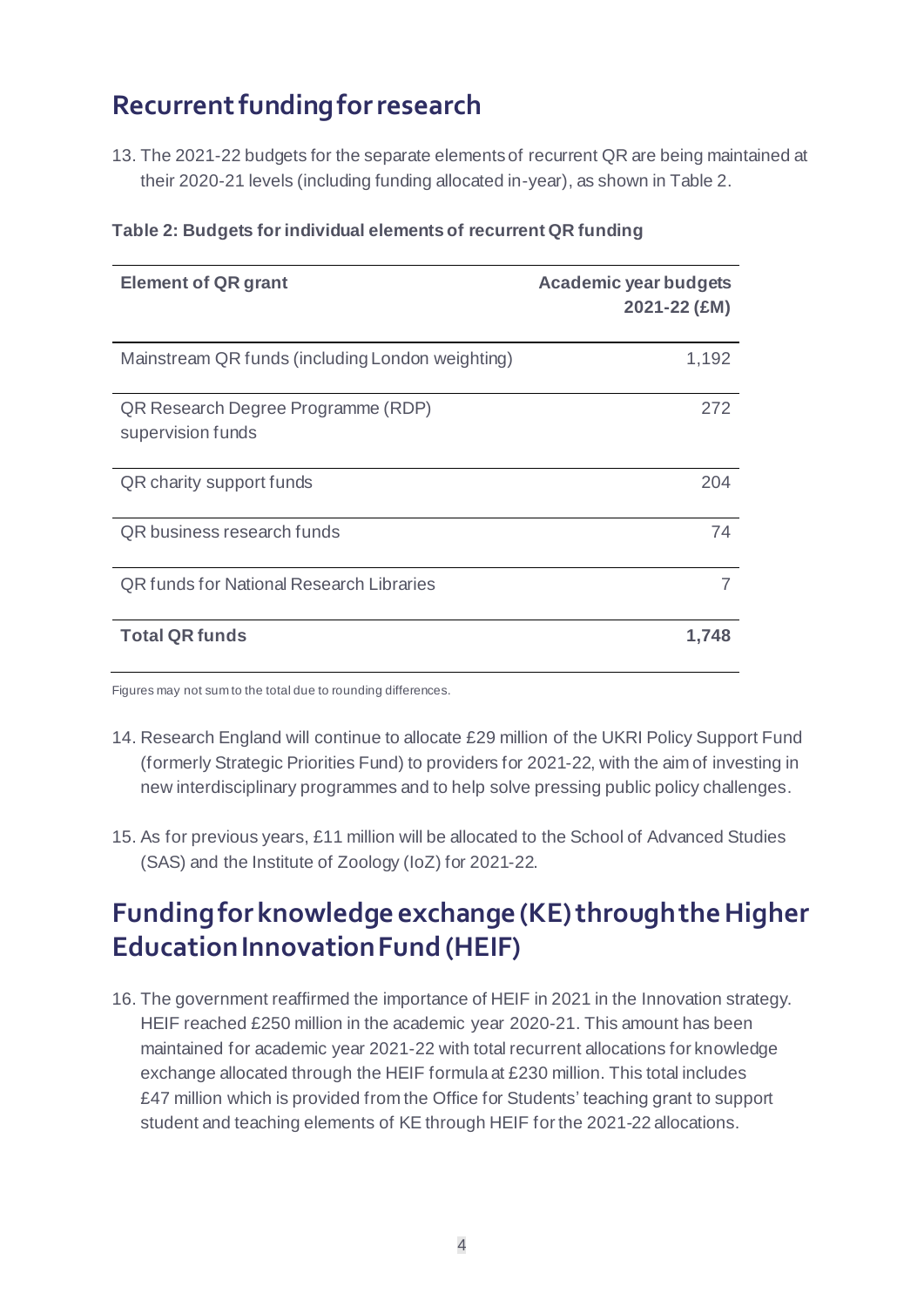- 17. The HEIF formula parameters will remain the same as 2020-21 with the exception of the maximum year-on-year increase which will revert to +10 per cent (from +15 per cent).
- 18. The remaining £20 million of the HEIF budget will contribute to the RED fund total.

## **Additional single yeargrants**

19. The additional single year grant funding of £132 million shown in Table 1 has been allocated as indicated in Table 3. A number of short-term interventions have been developed for the 2021-22 financial year to address immediate Covid 19 challenges and opportunities by supporting university capacity in particular areas and in strengthening working with other institutions and external partners.

| <b>Grant purpose</b>                                                                                                                                                                         | <b>Element of grant</b>                             | <b>Financial year</b><br><b>budgets 2021-22</b><br>(£M) |
|----------------------------------------------------------------------------------------------------------------------------------------------------------------------------------------------|-----------------------------------------------------|---------------------------------------------------------|
| Strengthening<br>university capacity<br>to enable transition<br>from addressing<br>immediate<br>Covid 19<br>pressures to<br>maximising<br>existing and new<br>opportunities post<br>pandemic | <b>Enhancing Research Culture</b>                   | 30                                                      |
|                                                                                                                                                                                              | QR Research Degree Programme Recovery               | 30                                                      |
|                                                                                                                                                                                              | Rapid and Agile KE contributions through HEIF       | 10                                                      |
|                                                                                                                                                                                              | Incentives for HEIF Top Cap                         | 10                                                      |
|                                                                                                                                                                                              | <b>Specialist Provider Sustainability Support</b>   | 10                                                      |
|                                                                                                                                                                                              | School of Advanced Studies (SAS) special<br>funding | 0.5                                                     |
|                                                                                                                                                                                              | Institute of Zoology (IoZ) special funding          | 0.1                                                     |
|                                                                                                                                                                                              | Total strengthening university capacity grants      | 91                                                      |

#### **Table 3: Additional single year grants for 2021-22 financial year**

(table continued on next page)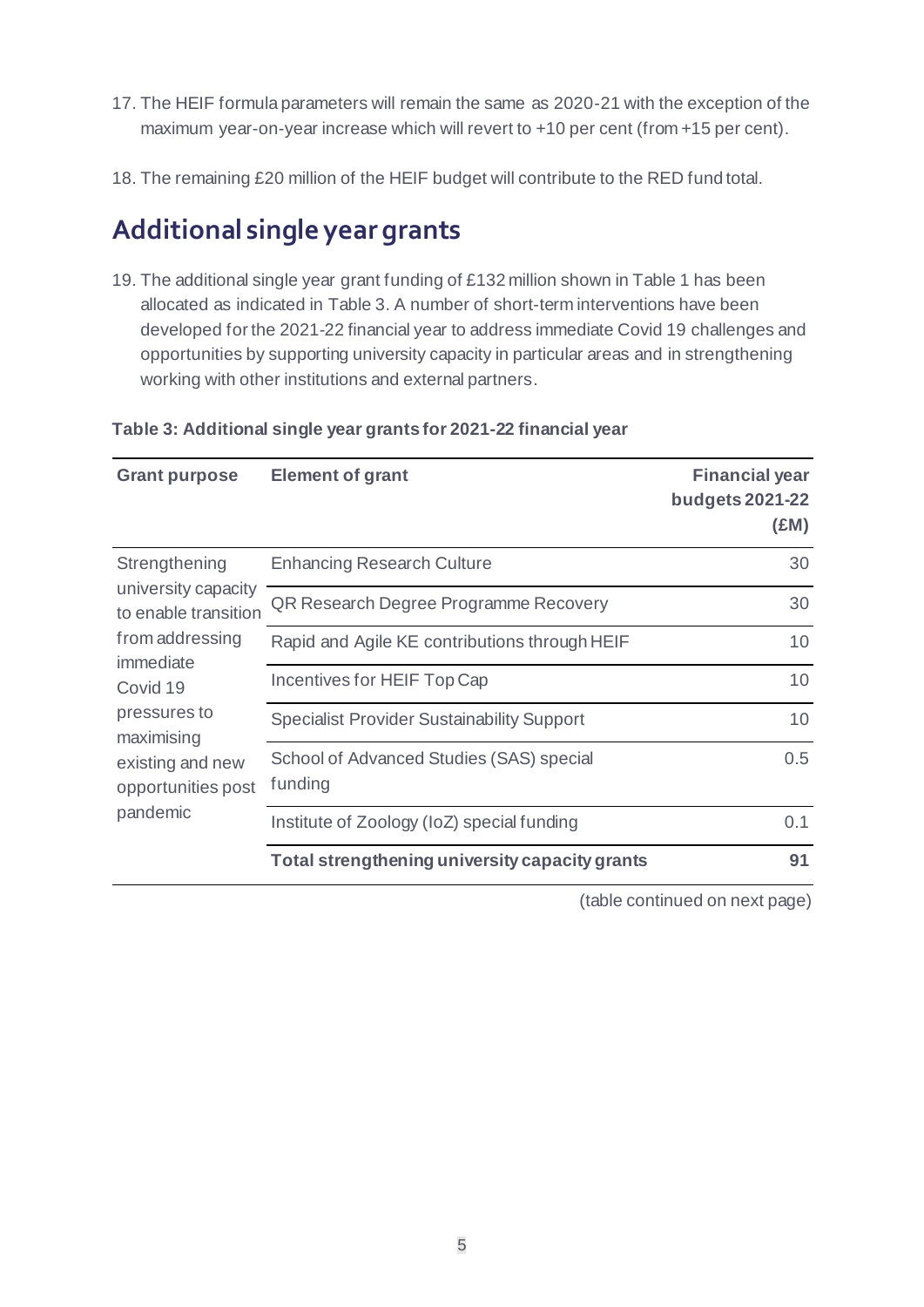**Grant purpose Element of grant Example 20 and Element of grant Financial year** 

**budgets 2021-22 (£M)**

| Strengthening<br>existing and new<br>partnership<br>working to<br>increase the<br>sector's<br>contribution to<br>building back<br>better post<br>pandemic | <b>Business QR Recovery</b>                                                                                    | 10  |
|-----------------------------------------------------------------------------------------------------------------------------------------------------------|----------------------------------------------------------------------------------------------------------------|-----|
|                                                                                                                                                           | Additional KE collaboration funding uplift<br>through HEIF (linked to similar objectives to<br>the CCF scheme) | 12  |
|                                                                                                                                                           | New KE funding for smaller providers not in<br>receipt of HEIF                                                 | 6   |
|                                                                                                                                                           | Participatory research programme                                                                               | 6   |
|                                                                                                                                                           | RED fund: Piloting new approaches to<br>government priorities                                                  | 6   |
|                                                                                                                                                           | Museums, Galleries and Collections                                                                             |     |
|                                                                                                                                                           | Total strengthening partnership working<br>grants                                                              | 41  |
| <b>Total additional single year grants</b>                                                                                                                |                                                                                                                | 132 |

Figures may not sum to the total due to rounding differences.

- 20. The higher education sector has made and continues to make significant contributions to the national response around Covid 19. This additional funding has been allocated to support the sector's continuing contribution, working with partners, to deliver societal and economic benefits across this agenda. These single year funds will support and strengthen the sector's capacity to grow and collaborate post Covid 19.
	- a. Strengthening university capacity to enable transition from addressing immediate Covid 19 pressures to maximising existing and new opportunities post pandemic:
		- i. Enhancing Research Culture: enabling universities to prepare activities aligned with the R&D People and Culture Strategy.
		- ii. QR RDP Recovery: an additional pulse of QR RDP funding to support PGR students as part of Covid recovery.
		- iii. Rapid and Agile KE contributions: to enable additional KE activity for providers in receipt of HEIF, distributed as a pro-rated uplift to 2021-22 HEIF allocations.
		- iv. Incentives for HEIF Top Cap: to provide incentives for providers in receipt of the top cap supplement to HEIF to address government priorities, doubling supplemental allocations to a maximum of £1m.
		- v. Specialist Provider Sustainability Support: to support providers most exposed to large losses of charity income for one further year.
		- vi. School of Advanced Studies (SAS) special funding: uplift to SAS funding.
		- vii. Institute of Zoology (IoZ) special funding: uplift to IoZ funding.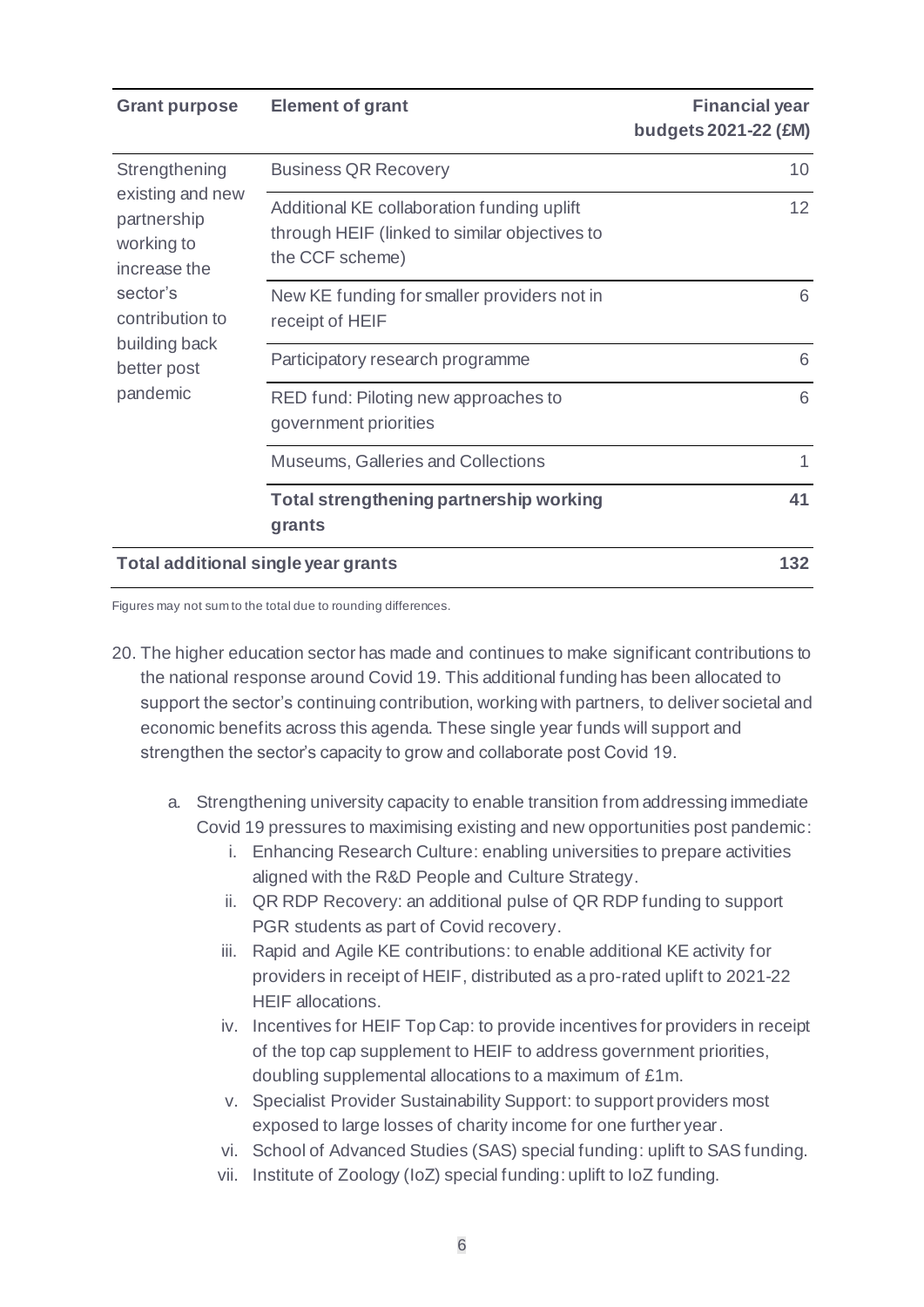- b. Strengthening existing and new partnership working to increase the sector's contribution to building back better post pandemic:
	- i. Business QR Recovery: an additional pulse of business QR to incentivise and support partnerships with industry.
	- ii. Additional KE collaboration funding through HEIF: to maintain CCF objectives of collaboration between providers (in advance of further development of the CCF scheme), distributed to providers in receipt of HEIF as a further pro-rated uplift to 2021-22 allocations.
	- iii. New KE funding for smaller providers: capacity building allocations to address new government priorities to build back better. To be distributed equally across all providers eligible for, but not currently in receipt of HEIF.
	- iv. Participatory research programme: for providers to develop the necessary skills, networks and tools for successful co-production of research.
	- v. RED fund: Piloting new approaches to government priorities: to target new priorities in the Innovation strategy, People and Culture strategy and forthcoming place and levelling up priorities.
	- vi. Museums, Galleries and Collections: distributed as a pro-rated uplift, to support projects underway at several providers to move to Covid-resilient services.

# **Formula-based research capital grants**

21. Budgets for the Research Capital Investment Fund (RCIF) have been maintained at £188 million in 2021-22. The Executive Chair, with the endorsement of Research England's Council, has agreed research capital grant budgets for 2021-22 as shown in Table 4.

| <b>Element of grant</b>                                                    | 2021-22 Budget (£M) |
|----------------------------------------------------------------------------|---------------------|
| Formula-based research capital (including<br>additional single year funds) | 188                 |
| National facilities and initiatives                                        |                     |
| <b>Total capital grants</b>                                                | 208                 |

#### **Table 4: Recurrent research capital grants for 2021-22 financial year**

Figures may not sum to the total due to rounding differences.